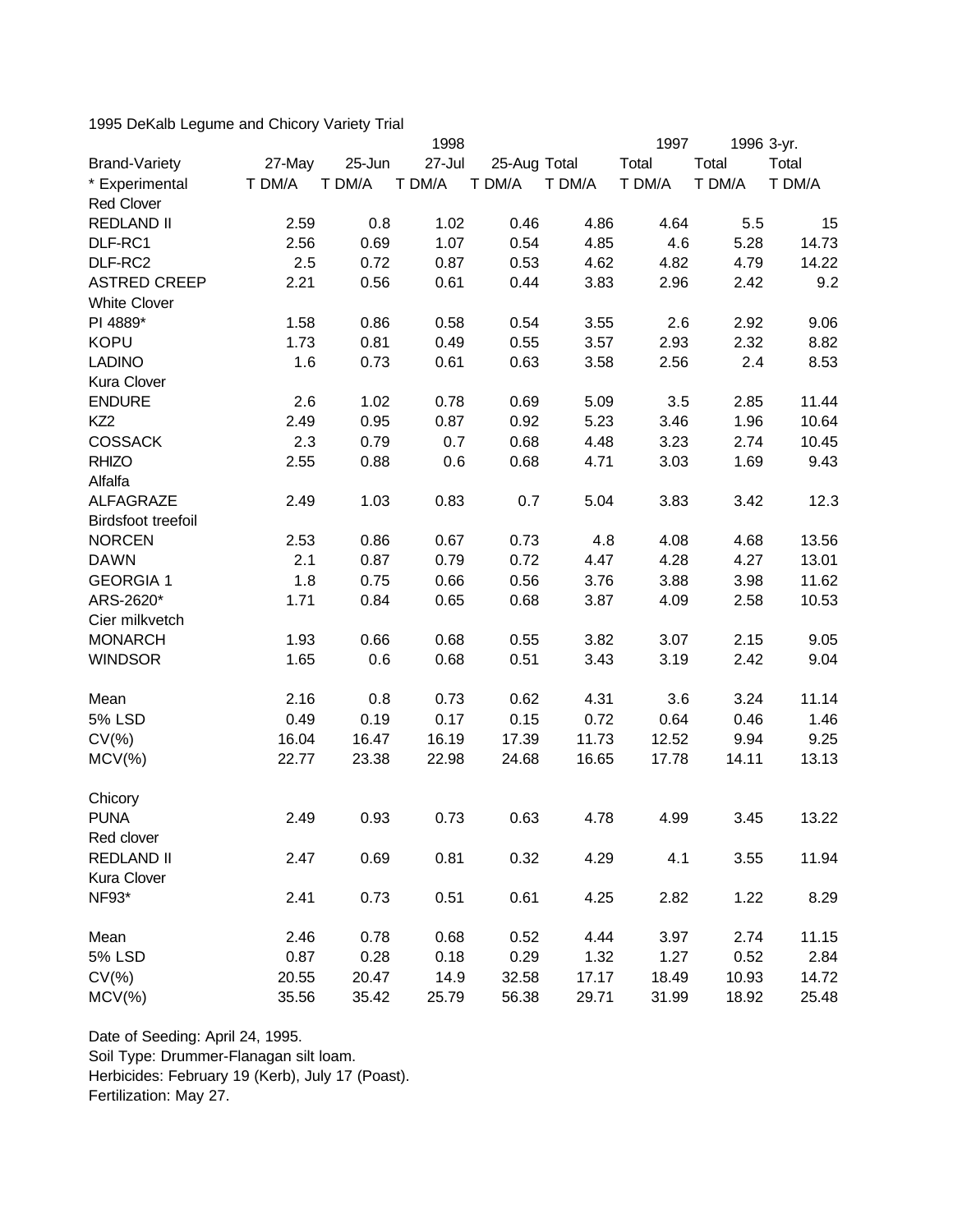Pest Control: July 17 (Pounce). Plot Dimensions: 3' x 16.5'.